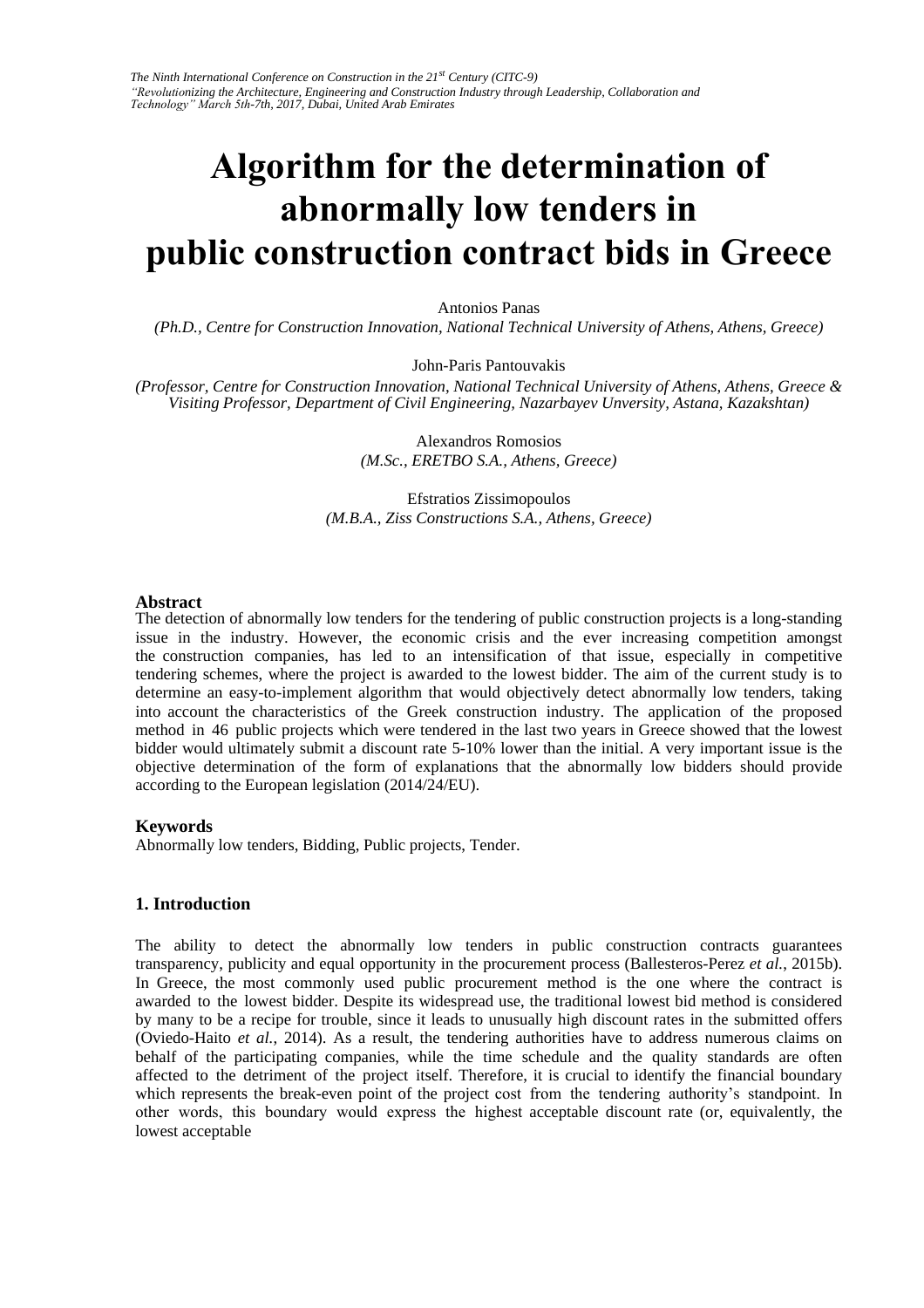offer), beyond which there is no substantial justification that the project would be profitable for the contractor who is awarded the project. Within the scope of this study, this financial boundary is called the "Project Cost Limit" (PCL).

This paper aims at objectively specifying the PCL through the implementation of an algorithmic process that takes into account the quoted tender prices. First, background information on pertinent research regarding the abnormally low bids criteria in construction tenders is provided coupled with a concise description of the research methodology. Then, a case study is presented, which includes the application of the presented methodology in 46 public projects that were tendered in Greece during the period 2014-2016. Finally, the main emerging inferences and proposals for further research will conclude the study.

# **2. Abnormally low tenders**

# **2.1. The Greek status-quo**

Until recently, the Greek construction industry was governed by a law which was introduced in 2008 (Law 3669/2008) and described different contract awarding methods (e.g. lump sum, unit-price, BOT). In practice though, the unit-price-model was widely adopted by public authorities, because it seemed to guarantee transparency in the awarding process. However, the increased competition amongst construction companies led to the submission of extremely low offers, where the discount rate from the project budget would reach 60%-65% for projects with an estimated break-even point at approximately 25%. Thus, the submission of abnormally low tenders (ALTs) (i.e. with an abnormally high discount rate) affected negatively both the awarding process, as well as the construction phase of the project itself (Wang *et al.*, 2006). Therefore, a strong discussion was initiated within the industry partners, in order to classify bids as abnormal and combat collusion, as those bidders who manage to form a viable cartel or bidding ring can seriously affect winning bid values (Hu *et al.*, 2011). The main inference from the discussion was that the problem of ALTs is very severe, but public authorities seem to lack the proper tools to fight it.

On a European level, the issue of the ALTs has been highlighted in a seminal report of the European Commission titled "Prevention, Detection and Elimination of Abnormally Low Tenders" (European Union, 1999). More specifically, the Directorate General (DG III) working group, which is responsible for economic policy and financial markets in the EU summarized in the aforementioned report the negative effects of ALTs and formulated proposals for action (e.g. awarding the projects to the economically most advantageous tender (EMAT)). This study adopts the definition of ALTs as provided in the report as follows:

*A tender is assumed to be abnormally low if: (a) in the light of client's preliminary estimate and of all the tenders submitted, it seems to be abnormally low by not providing a margin for a normal level of profit and (b) in relation to which the tenderer cannot explain his price on the basis of the economy of the construction method, or the technical solution chosen, or the exceptionally favourable conditions available to the tenderer, or the originality of the work proposed.*

The European Union built upon the results of that report and referred specifically to the issue of ALTs in Article 55 of directive 18/2004/EC (European Union, 2004), which was later replaced by Article 69 of directive 24/2014/EC (European Union, 2014). The latter has been adopted to the Greek construction industry in the Article 88 of Law  $4412/2016$  published on  $8<sup>th</sup>$  August 2016. The new directive (and the respective Greek law) highlight explicitly that tenderers should justify their offers by elaborating on the selected construction methods, technical solutions, innovative characteristics of the construction process and the exceptionally favourable conditions that would increase their productivity. However, no specific evidence is provided as to which qualitative and/or quantitative method should be used to detect an ALT.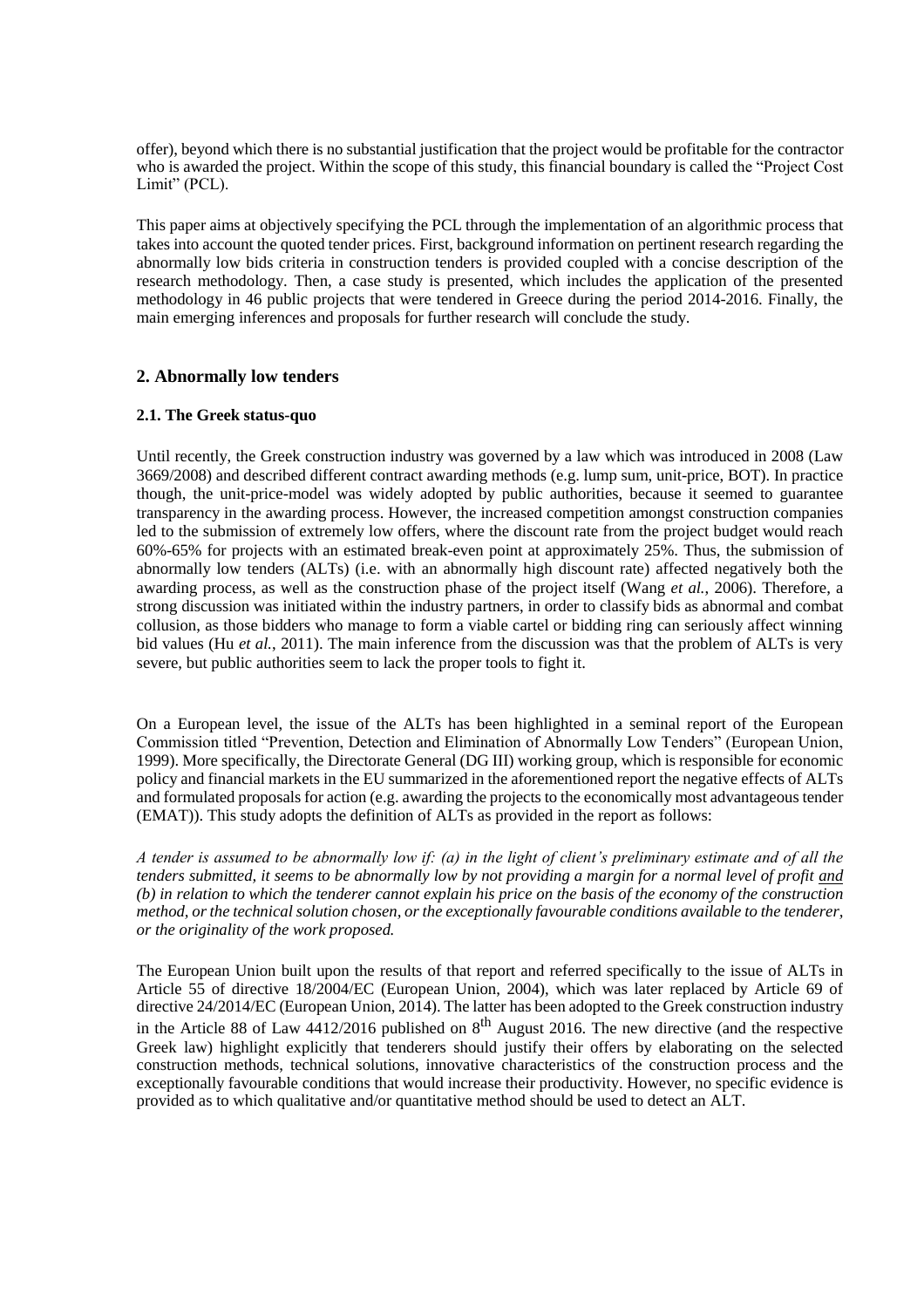In fact, Law 4412/2016 clearly states that this is an open issue which will be addressed in due time. As such, the most common methods used to detect ALTs are summarized in the following paragraph.

### **2.2. Abnormally Low Tenders detection criteria**

There is no consensus in published literature as to what is the most efficient way to characterize an offer as abnormally low (Murat and Volkan, 2008). There are two major groups: qualitative and quantitative approaches. The former is expressed by setting a cut-off discount rate beyond which a bid is considered as ALT. For example, Megremis (2014) presented such a qualitative framework that is depicted in Table 1. Up to a certain deviation, either from the mean of the bids or from the cost estimation, there is ambiguity on whether tenders should be examined (i.e. the investigation is optional and depends on the authority). However, above that point (i.e. more than 35% deviation) tenders should undoubtedly be investigated. On the other hand, Belesteros-Perez (2015a/b) reviewed several existing quantitative systems for the detection of ALT and concluded that despite their differences they all converge to the same principle: arithmetic systems that measure the deviation of a particular bid from the average of all bids submitted, with minor differences in the percentage and/or calculation of the average. In that sense, six generic quantitative methods were identified, as presented in Table 2. The aforementioned methods formed the backbone for the formulation of the research methodology, as will be presented in the next section.

| Table 1: Qualitative framework for ALT detection (adopted by Megremis (2014)) |  |  |  |  |  |
|-------------------------------------------------------------------------------|--|--|--|--|--|
|-------------------------------------------------------------------------------|--|--|--|--|--|

| Deviation of Tender | Action        | Number of bids | Suggested indicator            |  |
|---------------------|---------------|----------------|--------------------------------|--|
|                     | Optional      |                |                                |  |
| 15-35%              | investigation | $<$ 5          | Cost estimation                |  |
| 15-35\% or $>35\%$  | Depends on    |                |                                |  |
|                     | the Authority | $5-7$          | Mean of all bids               |  |
| $>35\%$             | Obligatory    |                | Mean of the bids excluding the |  |
|                     | investigation | >7             | highest and the lowest         |  |

#### **Table 2: Mathematical formulas for ALT detection (adopted by Belesteros-Perez (2015b))**

| No. | Formula                         | Description                                                                                                                                                                                       |
|-----|---------------------------------|---------------------------------------------------------------------------------------------------------------------------------------------------------------------------------------------------|
| 1   | $b_{abn} = (1-\varepsilon) b_m$ | Possible in both capped and uncapped tenders and the most common<br>criterion in EU countries. Parameter $\varepsilon$ is usually set 0.05-0.20.                                                  |
| 2   | $d_{abn} = (1+\theta) d_m$      | Possible in capped tenders only. Parameter $\theta$ is usually set 0.05-0.20.                                                                                                                     |
|     |                                 | $b_{abn} = b_m - \lambda s$ Possible in both capped and uncapped tenders (under the expression d <sub>abn</sub> =                                                                                 |
|     |                                 | $d_m + \lambda$ s). It sets a threshold in bid or discount standard deviation multiples<br>beyond which all bidders are disqualified. Parameter $\lambda$ is usually set 0.5-<br>2.0.             |
|     |                                 | $N_{abn} = (1-\mu) N/2$ Possible for capped and uncapped tenders. Basically, this criterion directly                                                                                              |
|     |                                 | eliminates a proportion $\mu$ of bidders just for being located at the extremes<br>(in one or in both extremes lowest and highest). Parameter $\mu$ usually ranges<br>between $0.05$ and $0.25$ . |
| 5   | $b_{abn} = \omega$              | It is a deterministic cut-off limit for a particular economic amount the<br>auctioneer considers too low to be acceptable.                                                                        |
| 6   | $d_{abn} = \delta$              | Similar to the previous criterion, but only applicable for capped tenders.<br>This sets a discount value above which any bidder will be disqualified.                                             |
|     |                                 | Parameter $\delta$ is generally set within the range 0.10 to 0.30.                                                                                                                                |

where: **babn**: cut-off bid; **bm**: average bid; **dabn**: cut-off discount; **dm**: average discount; **N**: number of bids submitted; **Nabn**: number of bids set as ALT; **s**: standard deviation; **δ**: set value discount parameter; **ε**: bid parameter; **θ**: discount parameter; **λ**: multiplier parameter; **ω**: set value bid parameter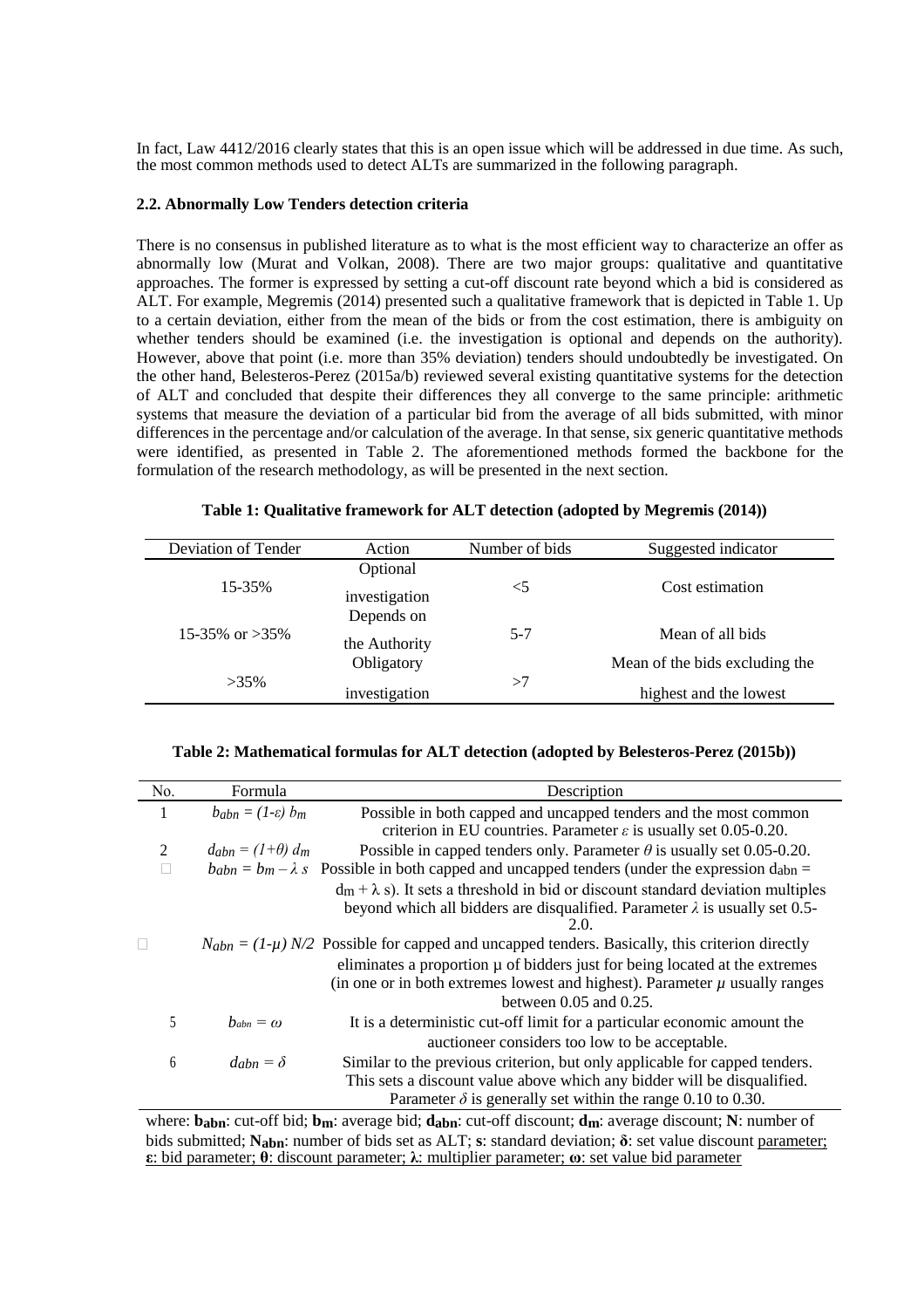## **3. Research Methodology**

The research methodology is depicted in Figure 1 below. First, all submitted bids are ranked in descending order based on the submitted discount rates. Then, a statistical normality check is performed for the sample. More specifically, it is assumed that in a bid with no collusion, bid-covering or bid rotation practices, the submitted offers should follow the Normal distribution, as dictated by recently published literature (Ballesteros-Perez and Skitmore, 2016; Skitmore, 2002). The absence of collusion is a prerequisite in order to consider all bids as independent and identically distributed data; otherwise the statistical analysis is not valid. The check is based on three very common and scientifically acceptable statistical criteria: (a) D'Agostino's K-squared, (b) Shapiro-Wilk and and (c) Kolmogorov-Smirnov. The reader is referred to Kutner et al. (2005) for more information on the particulars of each test. These three tests give an adequate goodness-of-fit result which suffices for the scope of the current research. The statistical process is strict, since all three tests must be successful, in order to advance to the next step. If either one of the checks fails, then the extreme bids are excluded from the sample in a sequential fashion: first the highest discount, then the lowest and so on. After each bid exclusion, the statistical checks are repeated up until all three of them yield successful results.

In the next step the method makes an assumption as to where to put the PCL. In more detail, we adopt the third mathematical formula of Table 2 ( $b_{abn} = b_m - \lambda s$ ), where the parameter  $\lambda$  is set equal to 1.0. The setting of one standard deviation as the PCL is not arbitrary, since it is very commonly used as denoted by the research of Ballesteros-Perez et al. (2015b). The last step of the process divides the sample in two groups, namely the acceptable offers and the non-acceptable or Abnormally Low Tenders, which must be further investigated. The proposed algorithm's implementation in real projects tendered in Greece for the period 2014-2016 is presented in the next section.



**Figure 1: Research Framework**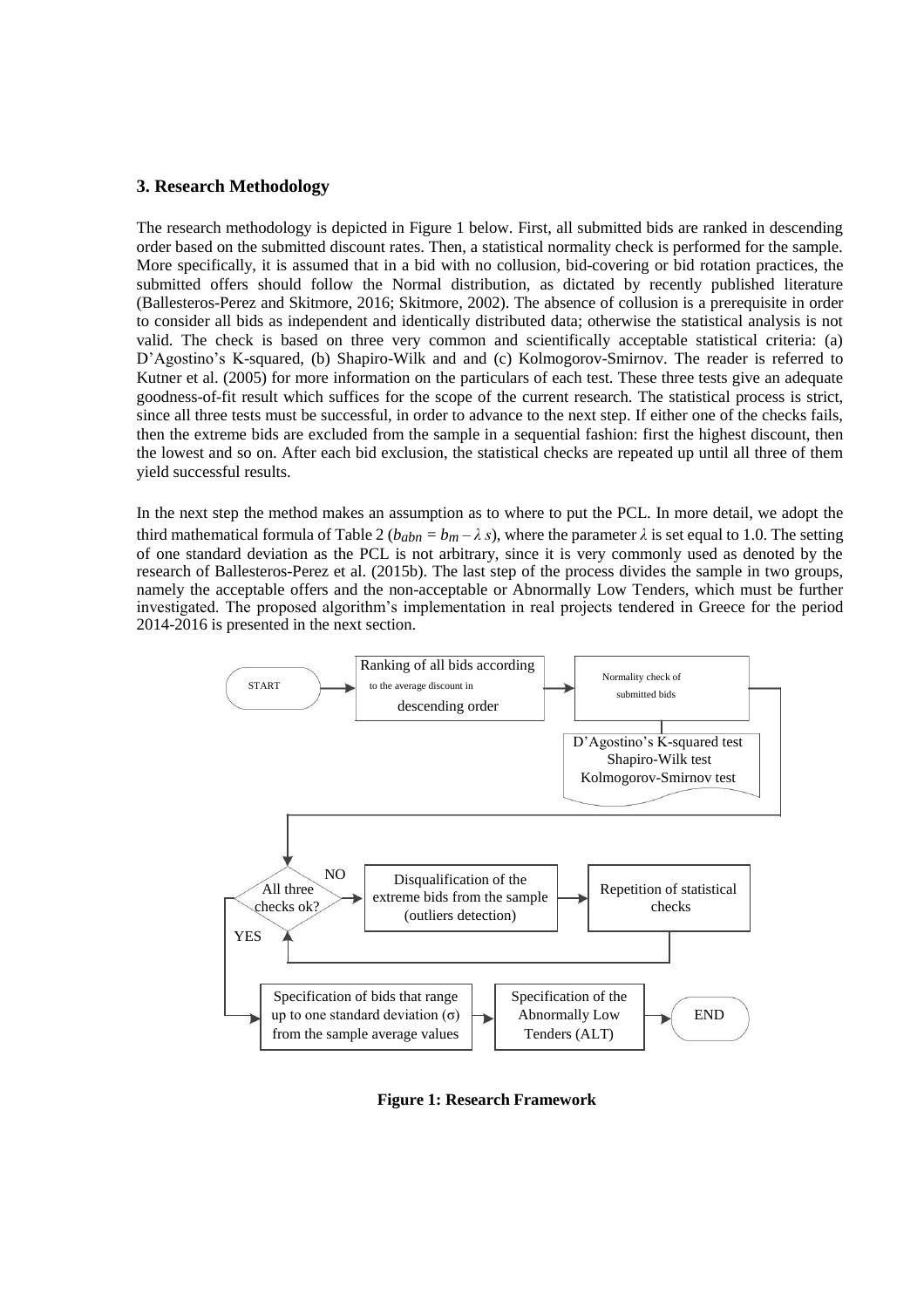# **4. Case Study**

The sample of projects that were used for the implementation of the proposed algorithm comprised 46 public projects which covered a wide spectrum of civil engineering works (e.g. building, highway, hydraulics, marine). The sample was divided in three sub-groups as dictated by the Greek classification system based on the projects' budget. More specifically, the first group comprised projects up to 1,500,000€ (8 tenders). The second group entailed projects up to 7,500,000€ (14 tenders) and the third group included all projects above the aforementioned limit (>7,500,000€, 24 tenders). Three representative examples of tendered projects from each category are presented below (Table 3). In the first case, the normality check was successful. The average bid was estimated at 185,323.69€ and the standard deviation at 35,221.74€. Therefore, the results of the PCL specification yielded  $b_{abn} = b_m - s = 185,323.69 \epsilon - 35,221.74 \epsilon = 150,101.96 \epsilon$  (discount rate 61.68%). Therefore, the first three offers are ALT and should be further investigated. In a similar fashion, in Case 2 the PCL was found at  $3.197,194.76\epsilon$  (discount rate 46.78%) which meant that the first six offers (52.20%; 52.05%; 49.56%; 48.20%; 47.76%; 47.09%) are ALT. Case 3 is more complicated, because the normality check on the sample was unsuccessful. Therefore, the lowest bid (highest discount rate of 51.88%) was excluded and the test was repeated, yielding negative results. Next, the highest bid (lowest discount rate of 14.85%) was eliminated from the sample and the statistical checks were successful. The PCL was set at 14,098,213.12€ (discount rate 45.57%), meaning that the first six offers (51.88%; 51.18%; 49.30%; 47.10%; 45.79%; 45.70%) are ALT.

An overview of the checks on the third category of projects is presented in Figure 2. Each column represents a tender, while the initial budget is noted below the X-axis. The offers that were excluded due to the failure of the statistical checks are noted in orange, while the ALT offers are coloured in red. It should be noted that the statistically excluded offers which belong to the lowest part of the columns (i.e. low discount rates) are not further investigated for self-explanatory reasons.

| Case            |                                                                            |
|-----------------|----------------------------------------------------------------------------|
| Project type    | Building (school complex construction)                                     |
| <b>Budget</b>   | 399,810€                                                                   |
| <b>Bidders</b>  | 17                                                                         |
| Discount rates: | 66%; 65%; 64%; 61%; 61%; 59%; ;59%; 57%; 55%; 54%; 54%; 52%; 45%; 42%;     |
|                 | 41\%; 40\%; 37\%                                                           |
| Case            | 2                                                                          |
| Project type    | Hydraulics (sewage construction)                                           |
| <b>Budget</b>   | $6,007,000 \in$                                                            |
| <b>Bidders</b>  | 25                                                                         |
| Discount rates: | 52.20%; 52.05%; 49.56%; 48.20%; 47.76%; 47.09%; 44.61%; 42.44%; 42.05%;    |
|                 | 41.93%; 41.10%; 39.65%; 38.97%; 33.39%; 32.75%; 32.00%; 31.09%; 30.73%;    |
|                 | 29.44%; 28.65; 26.47%; 25.39%; 21.47%; 20.75%; 15.79%                      |
| Case            | 3                                                                          |
| Project type    | Hydraulics (irrigation channel construction)                               |
| <b>Budget</b>   | 25,900,000 €                                                               |
| <b>Bidders</b>  | 29                                                                         |
| Discount rates: | 51.88%; 51.18%; 49.30%; 47.10%; 45.79%; 45.70%; 44.91%; 44.53%; 43.63%;    |
|                 | 42.60%; 42.13%; 41.39%; 40.51%; 39.83%; 39.52%; 38.88%; 38.74%;<br>43.00%: |
|                 | 37.52%; 36.99%; 36.06%; 35.52%; 35.21%; 35.12%; 35.01%; 34.83%; 33.49%;    |
|                 | 26.63%; 14.85%                                                             |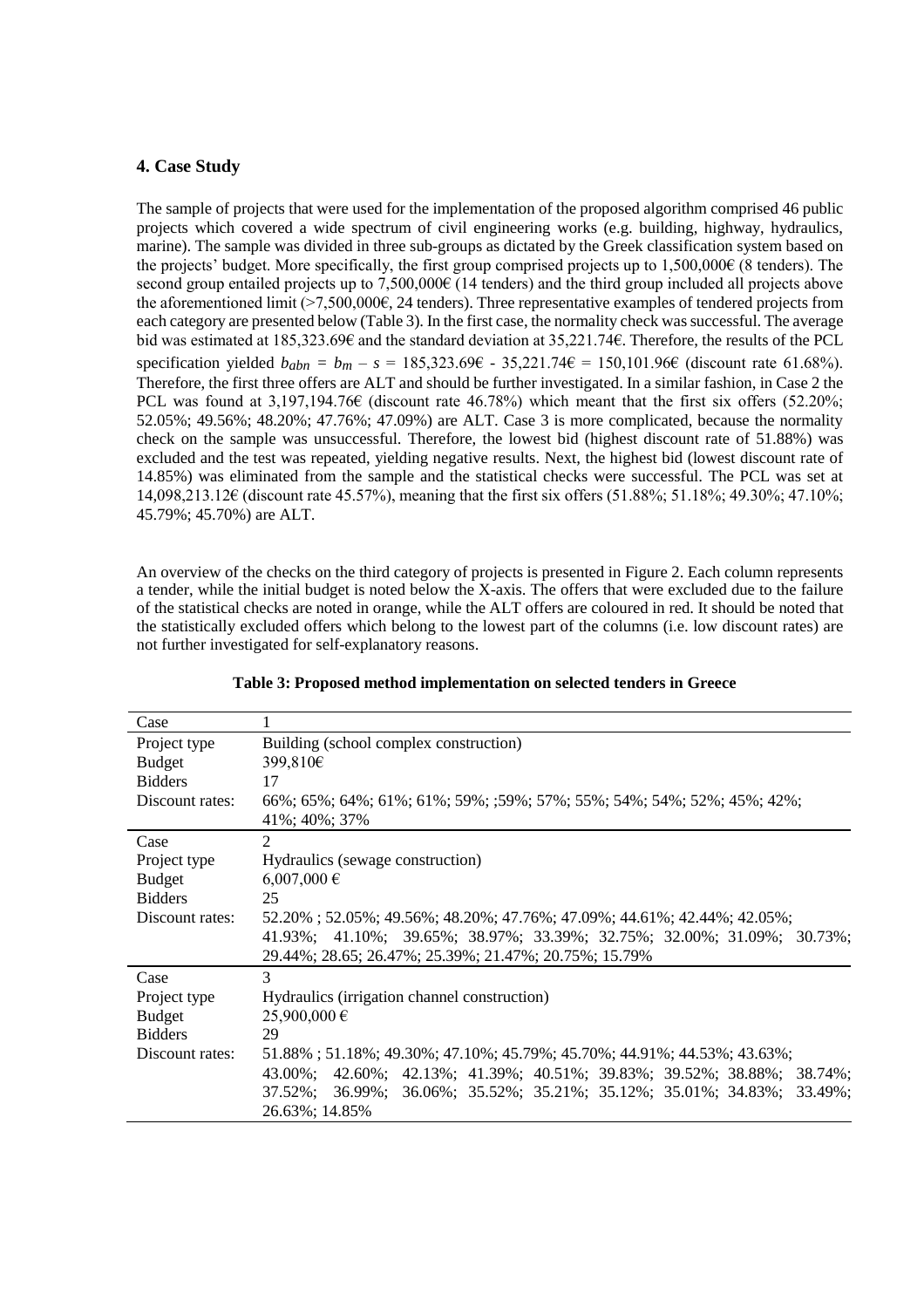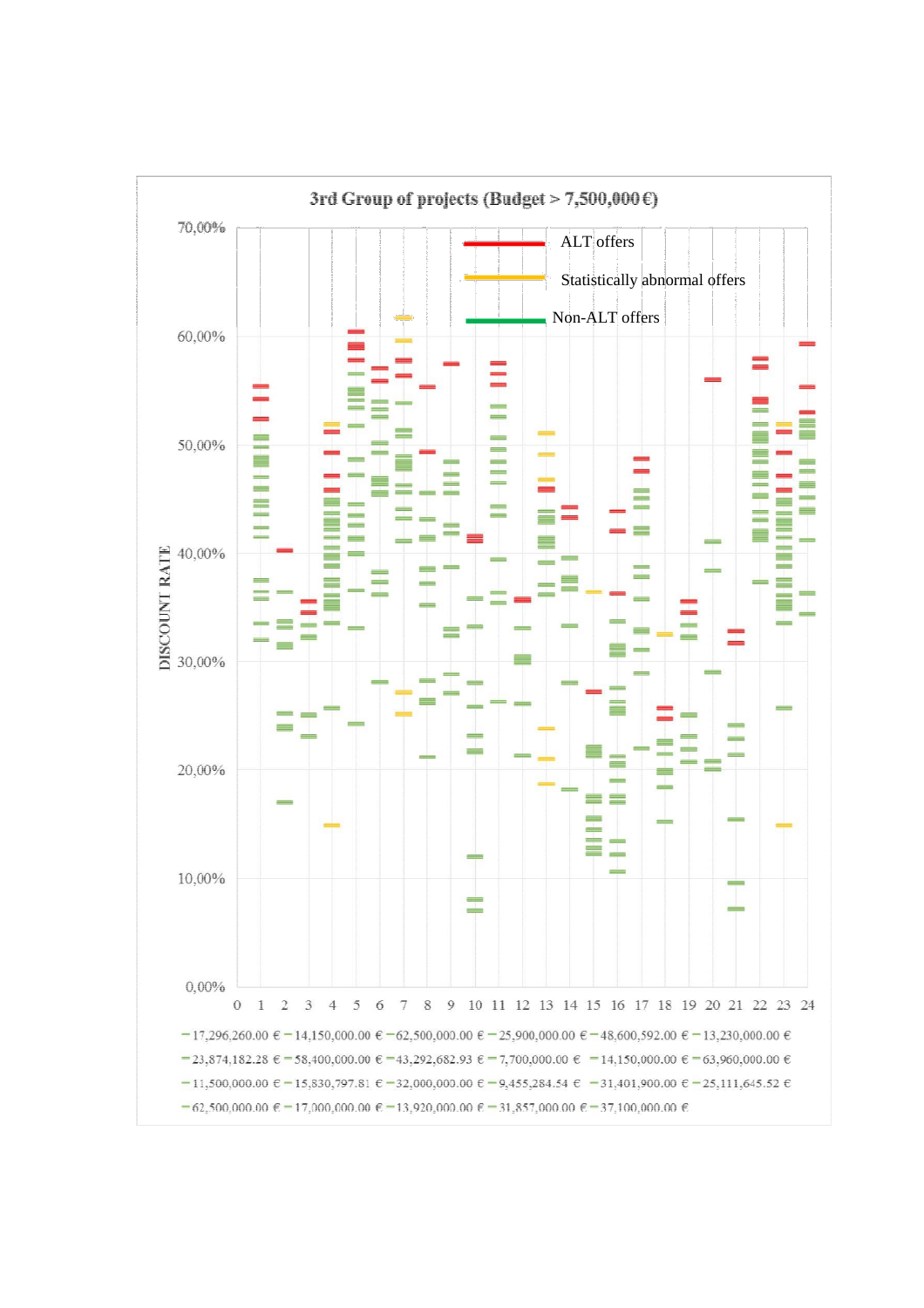## **Figure 2: Proposed method implementation for project budgets over 7,500,000€**

## **5. Discussion and conclusions**

The European Directives dictate that a tenderer who submits an Abnormally Low Tender should provide an explanation to the contracting authorities justifying its bid. Then, "*the contracting authority shall assess the information provided by consulting the tenderer. It may only reject the tender where the evidence supplied does not satisfactorily account for the low level of price or costs proposed*" (European Union, 2014; Article 69, §3). Therefore, even if an acceptable way to determine an ALT is agreed amongst the construction operatives, there has to be an equally objective and acceptable method to determine the criteria according to which the contractors' justifications are going to be formulated. This study proposes three conditions for the justifications:

**Submission of a project handbook:** Each contractor should submit in written form a handbook that will analytically describe major project parameters, such as innovative construction methods, project environment analysis, WBS/OBS charts, organization structure.

**Baseline time schedule and cost plan:** The contractor should submit a time schedule that has to be explicitly associated with the resources that are intended to be deployed. In addition, the time schedule should be accompanied with a cost plan, which will allocate the main project costs per activity (e.g. direct, indirect, overheads).

**New tender documents and enhanced supervision:** Lastly, in an attempt to protect the contracting authorities against an unreliable contractor, it is proposed to replace/enhance the original tender documents with the documentation mentioned in points (a) and (b) above. In this manner, a contractual obligation for the high-risk contractor is established. In addition, if deemed necessary, a special supervising committee could be formed which will provide the required supervision resources or expertise to the contracting authorities throughout the duration of the project.

This study has presented a practical and easy-to-implement algorithm for the detection of ALT. Its simplicity presents an advantage over other more complicated proposals, because it can be readily applied by the contracting authorities without special education or training. It should be stressed, that the method leads to a drop in the average discount rates of 5-10%, leading to a rationalization of the submitted offers. Of course, the selection of a lower  $\lambda$  parameter (e.g.  $\lambda=0.5$ ) would make the method stricter and result in even lower discount rates. The study has highlighted the gap in European legislation regarding the way ALT should be justified and, hence, has proposed an indicative structure for the compilation of the necessary documentation. On any case, the increased competition in view of the economic crisis makes the elimination of ALT a necessity not only for the construction industry per se, but also as a prerequisite for growth.

# **6. References**

- Ballesteros-Perez, P. and Skitmore, M. (2016). "On the distribution of bids for construction contract auctions", Construction Management and Economics, Online at: auctions", *Construction Management and Economics*, Online at: http://dx.doi.org/10.1080/01446193.2016.1247972 , Accessed on Novemebr 16, 2016.
- Ballesteros-Perez, P., Skitmore, M., Das, R. and del Campo-Hitschfeld, M.L. (2015a). "Quick abonormalbid-detection method for construction contract auctions", *Journal of Construction Engineering and Management*, Vol. 141, No. 7, 04015010.
- Ballesteros-Perez, P., Skitmore, M., Pellicer, E., and Carmen, M. (2015b). "Scoring rules and abnormally low bids criteria in construction tenders: a taxonomic review", *Construction Management and Economics*, Vol. 33, No. 4, pp 259-278.